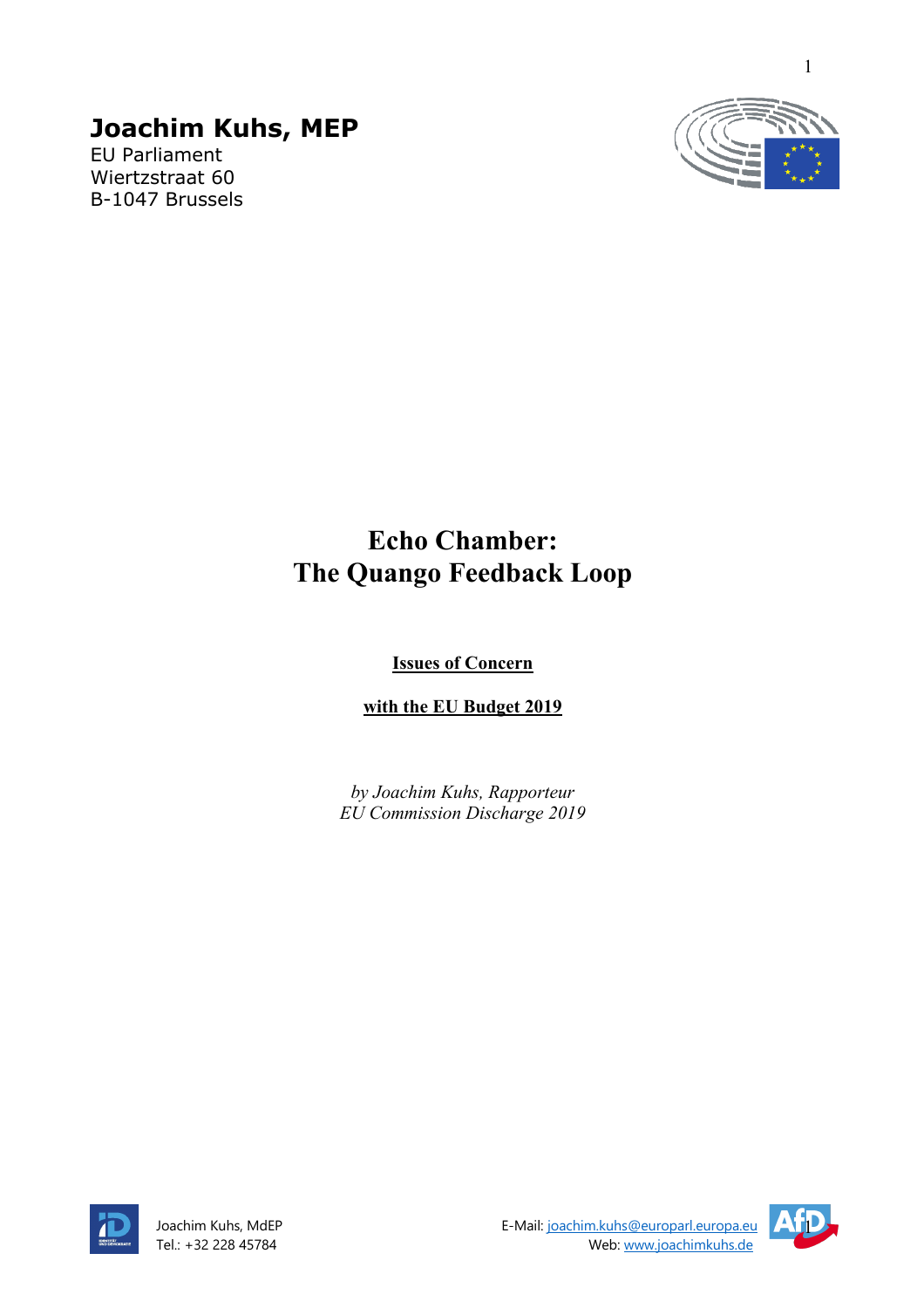# **Echo Chamber: The Quango Feedback Loop**

#### Issues of Concern with the EU Budget 2019

*by Joachim Kuhs, Rapporteur for the Discharge of the Commission Budget 2019*

#### **Executive Summary**

The EU Commission funds a vast array of "Non-Governmental" Organizations (NGOs) which are almost exclusively left-wing, and lobby EU member governments and the EU itself to further their political agenda and lobby for more funding, thus creating a taxpayer-funded Feedback Loop and Echo Chamber that unfairly discriminates against conservatives and violates EU obligations to political neutrality.

These "civil society" NGOs are often related to the left-wing network centered around the *Open Society Foundation* (OSF) and associated organizations, which have fine-tuned the practice of siphoning off taxpayer Euros for political lobbying in favour of a left-wing agenda of No Borders, illegal migration, lawfare and media campaigns against conservative politicians and opinions, which are delegitimized as so-called "hate speech".

Far from being "Non-Governmental" Organizations, many of these NGOs have thus become quasi-governmental bodies (**Quangos**) that the EU and governments use to outsource their political agendas and activism at taxpayer expense, while attacking and undermining conservative governments in EU member nations and abroad, especially in the State of Israel.

We have identified **€34,185,722** in 2019 EU Commission grants going to NGOs known to be related to OSF. Due to lack of transparency, the actual figure is probably much higher.

Together with funding for projects with rogue dictatorships and terror states, we have identified **€471,774,222** in EU funding for problematic projects and organisations 2019.



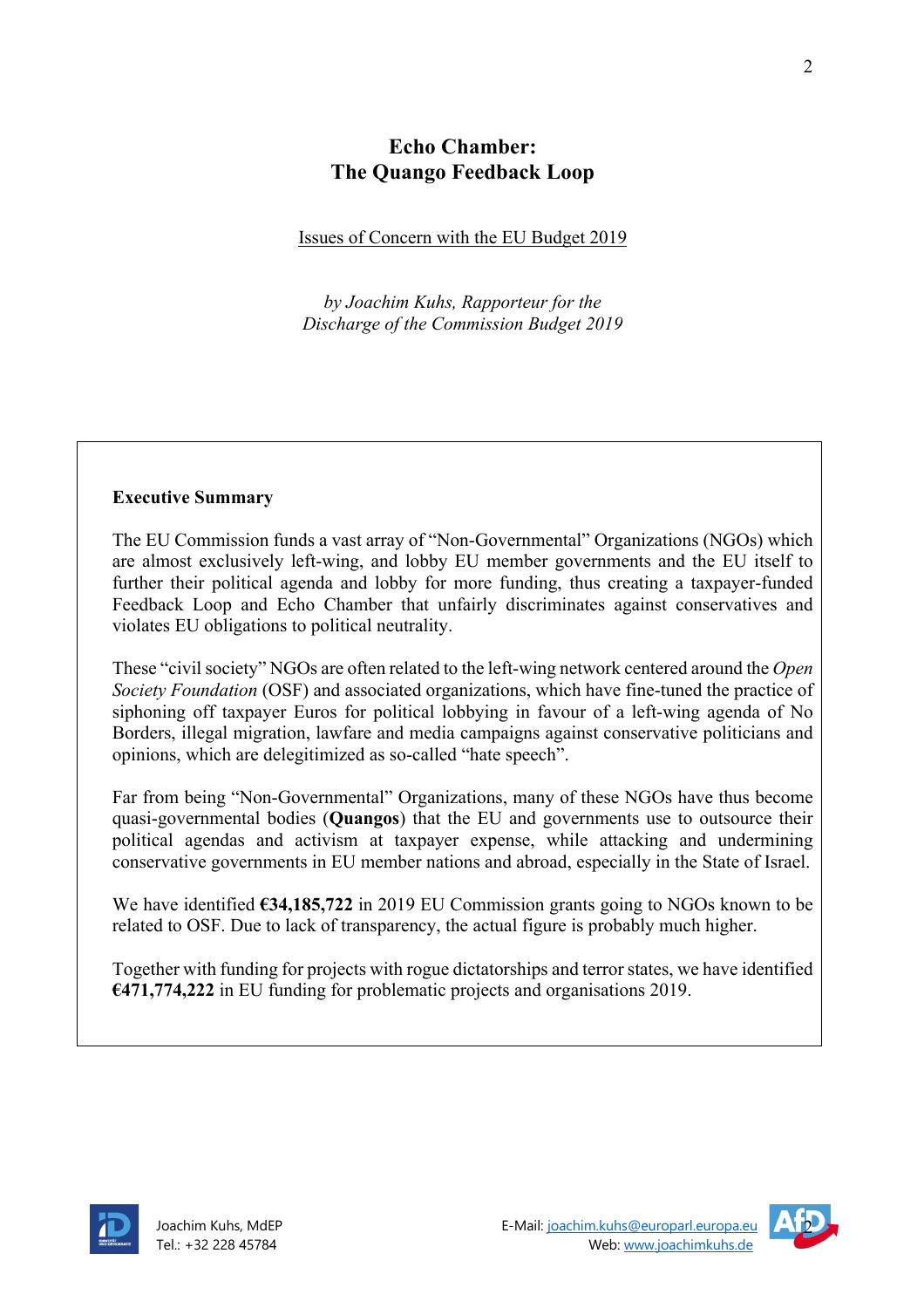# **Echo Chamber: The Quango Feedback Loop**

Issues of Concern with the EU Budget 2019

*by Joachim Kuhs, Rapporteur 2019*

Contents

| 1. European Union                                                                                                                                                                                                                                                                                                                                                                                                                                                                                                                | Page 4  |
|----------------------------------------------------------------------------------------------------------------------------------------------------------------------------------------------------------------------------------------------------------------------------------------------------------------------------------------------------------------------------------------------------------------------------------------------------------------------------------------------------------------------------------|---------|
| 1.1. EU funding for the European Council on Foreign Relations<br>1.2. EU funding for "Civil Society" QUANGOs<br>1.3. EU funding for Radical Islam                                                                                                                                                                                                                                                                                                                                                                                |         |
| 2. Israel                                                                                                                                                                                                                                                                                                                                                                                                                                                                                                                        | Page 6  |
| 2.1. EU Funding for NGOs in the Palestine Authority with Ties to Terror and BDS<br>2.2. EU Funding for NGOs that Interfere with Israeli Democracy<br>2.2.1. Funding for Lawfare against the Israeli Prime Minister<br>2.2.2. Funding for Violent Protests in Israel<br>2.3. EU Funding for Left-Wing Israeli NGOs in Area C<br>2.4. EU Funding for Illegal Settlements in Area C of Judea and Samaria<br>2.5. EU Funding for UNRWA<br>2.6. EU Funding for the PA<br>2.7. EU Funding for Palestinian Universities with Hamas Ties |         |
| 3. Balkans<br>3.1. North Macedonia<br><b>3.2. Kosovo</b>                                                                                                                                                                                                                                                                                                                                                                                                                                                                         | Page 10 |
| 4. China                                                                                                                                                                                                                                                                                                                                                                                                                                                                                                                         | Page 11 |
| 5. Iran, Cuba, Venezuela<br><b>5.1.</b> Iran<br><b>5.2. Cuba</b><br>5.3. Venezuela                                                                                                                                                                                                                                                                                                                                                                                                                                               | Page 12 |
| <b>6. South Africa</b>                                                                                                                                                                                                                                                                                                                                                                                                                                                                                                           | Page 13 |



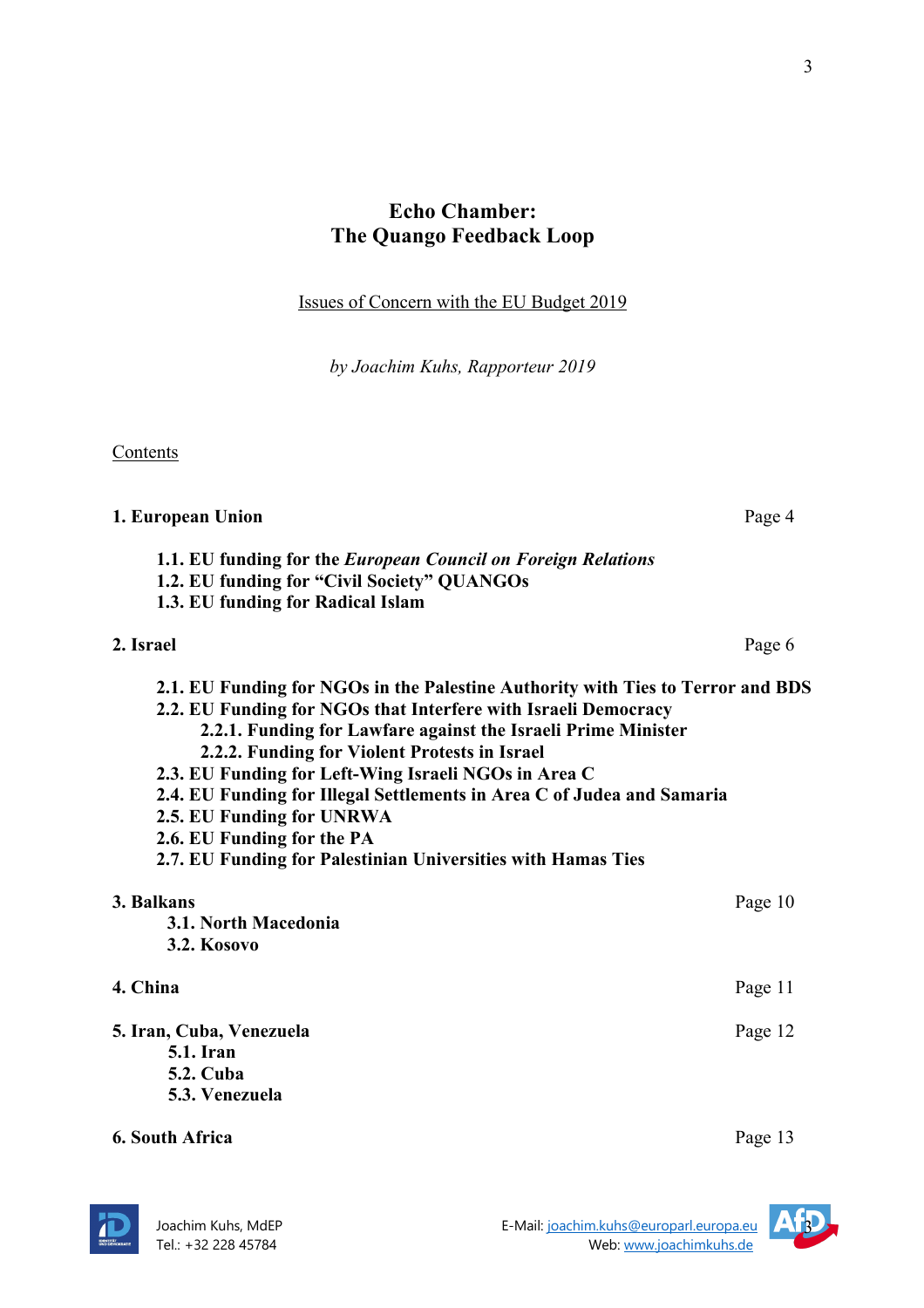#### **1. European Union**

#### **1.1. EU funding for the** *European Council on Foreign Relations*

The EU Commission funded the *European Council on Foreign Relations* (ECFR), which pursues a pro-migration and anti-Israel agenda, with **€29,930** in 2019 for the "ECFR Project on European Sovereignty", while the ECFR consistently attacks the sovereignty of member nations like Poland and Hungary.

The ECFR counts many leading center-left politicians among its members and was co-founded 2007 by German Green leader Joschka Fischer and Mabel van Oranje, then-director of EU affairs of the Open Society Institute in Brussels. It plays a very prominent role in formulating EU policy. Thus the EU is paying the ECFR to lobby the EU, creating an ECFR Echo Chamber in Brussels and throughout the EU. The ECFR refers to Israel as the "occupying power" and as an "Apartheid state", and opposed the Trump Peace Plan, which led to the historic Abraham Accords.

#### **1.2. EU funding for "Civil Society" QUANGOs in the EU**

The EU Commission funds left-wing "civil society" NGOs that pursue a one-sided political agenda, in support of "No Borders" policies and illegal migration, and against conservative politicians, opinions, media and organizations. These "civil society" NGOs, which are often related to the left-wing network centered around the Open Society Foundation, received over **25 million taxpayer Euros** from the EU Commission 2019 in EU states alone.

This funding 2019 includes:

| €172,832              | <i>Associazione Antigone</i> (Italy)                                 |
|-----------------------|----------------------------------------------------------------------|
| €967,298              | Associazione Ricreativa e Culturale Italiana (ARCI) (Italy)          |
| €267,392              | Centar za mirovne studije / Center for Peace Studies (Croatia)       |
| €81,363               | Civil Rights Defenders (Sweden)                                      |
| €88,379               | Coalizione Italiana per le Liberta e Diritii e Civili (CILD) (Italy) |
| €129,691              | Eesti Inimõiguste Keskus / Estonian Human Rights Center (Estonia)    |
| €887,410              | <b>Helsinki Committees</b>                                           |
| €38,118               | Helsińska Fundacja Praw Człowieka / Helsinki Foundation for Human    |
|                       | Rights (Poland)                                                      |
| €17,847               | Hungarian Civil Liberties Union (Hungary)                            |
| €56,928               | Irish Council for Civil Liberties (Ireland)                          |
| €157,493              | Lithuanian Center for Human Rights (Lithuania)                       |
| €281,797              | <i>Mirovni Institute</i> / The Peace Institute (Slovenia)            |
| €96,617               | Nederlands Juristen Comite voor de Mensenrechten (Netherlands)       |
| €31,112               | Neue deutsche Medienmacher (Germany)                                 |
| €75,001               | Open Democracy (UK)                                                  |
| €211,237              | Open Knowledge Foundation (UK)                                       |
| €117,420              | Open Knowledge Foundation (Greece)                                   |
| $\epsilon$ 15,000,000 | <b>Tides Foundation</b>                                              |
| €6,465,412            | Transparency International                                           |
| €25,143,347           |                                                                      |



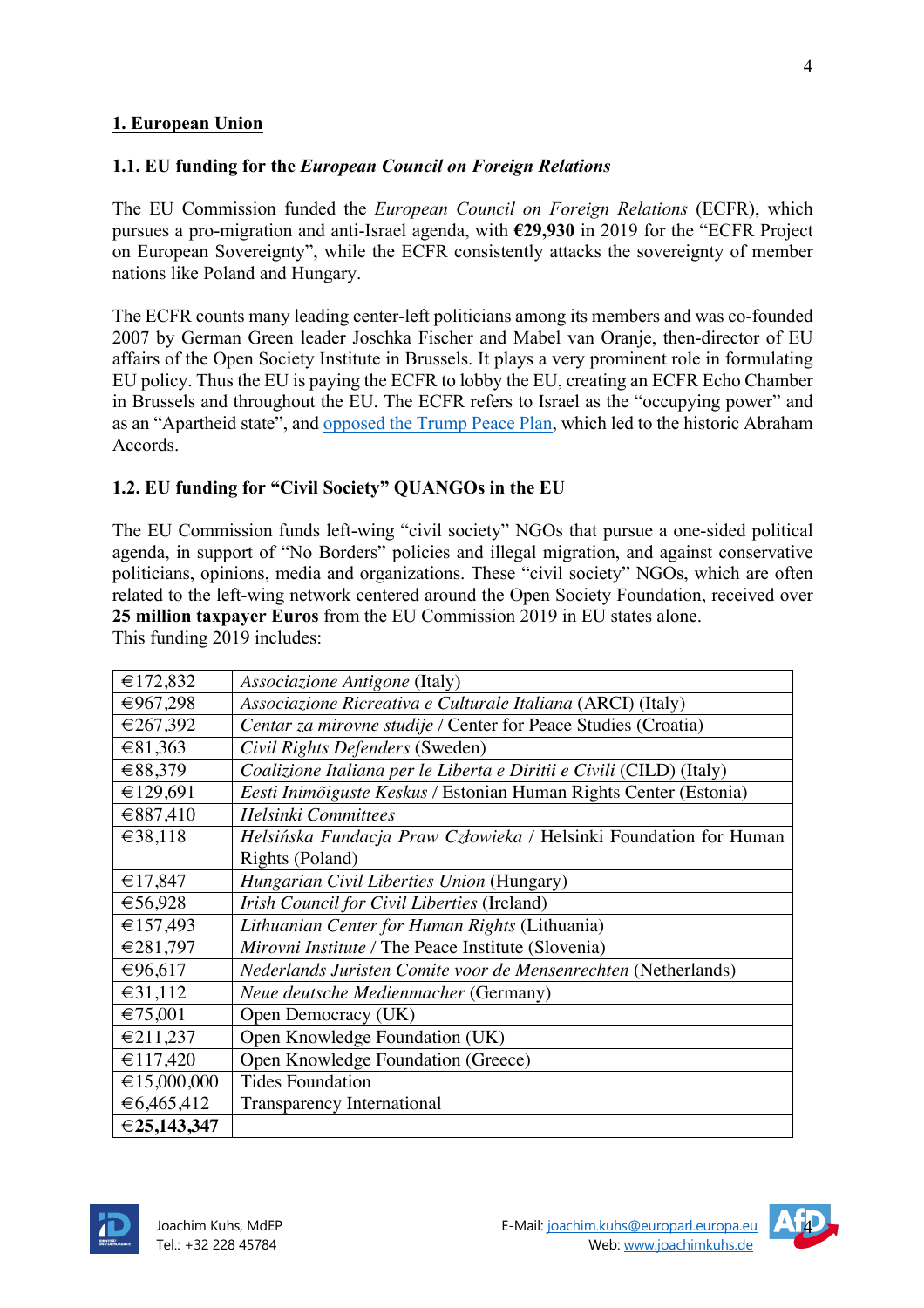## **1.3. EU funding for Radical Islam**

The EU Commission funded NGOs with ties to radical Islam, such as the Muslim Brotherhood, which supports a program of Islamisation in Europe and has close ties to terrorist and anti-Israel organisations, with at least **€1,869,141** in 2019.

#### EU funding 2019 included:

**€550,000** for "Islamic Relief Germany" for earthquake and flood emergency response programs. Although it purports to be a kind of Islamic Red Crescent, "Islamic Relief" has ties to Hamas, Hezbollah, and the Muslim Brotherhood. In Spring of 2020, the German Foreign Ministry suspended cooperation with "Islamic Relief Germany" after a three-year probe by the Federal Court of Auditors. In September 2020, German charity "Aktion Deutschland Hilft" suspended cooperation with Islamic Relief due to revelations about its Muslim Brotherhood ties.

**€14,398** for the "Forum of European Muslim Youth & Student Organizations" (FEMYSO). FEMYSO is a front organization of the Muslim Brotherhood, the German Bundestag Research Service wrote in 2015. FEMYSO in turn acts as a lobbying organization in Brussels, protesting against the new EU commission 2019, calling it "not diverse" enough and therefore "far-right." So the EU is paying a Muslim Brotherhood front group to lobby itself and call it "far-right."

**€1,156,162** for the *European Network against Racism* (ENAR) which includes FEMYSO. ENAR leadership includes Intisar Kherigi, daughter of Rached Ghannouchi, founder of the Tunisian arm of the Muslim Brotherhood, the *Ennahdha Party*. ENAR head Michaël Privot was a member of the Muslim Brotherhood until 2008.

**€90,368** for the *European Muslim Union*, which Jacques Chitayat of the Canadian Institute for Jewish Research calls "part of the Muslim Brotherhood" network.

**€58,213** for the Islamic Youth Forum North Macedonia, which lists its goals as to "encourage the universal Islamic values" and to "protect young people from deviations".



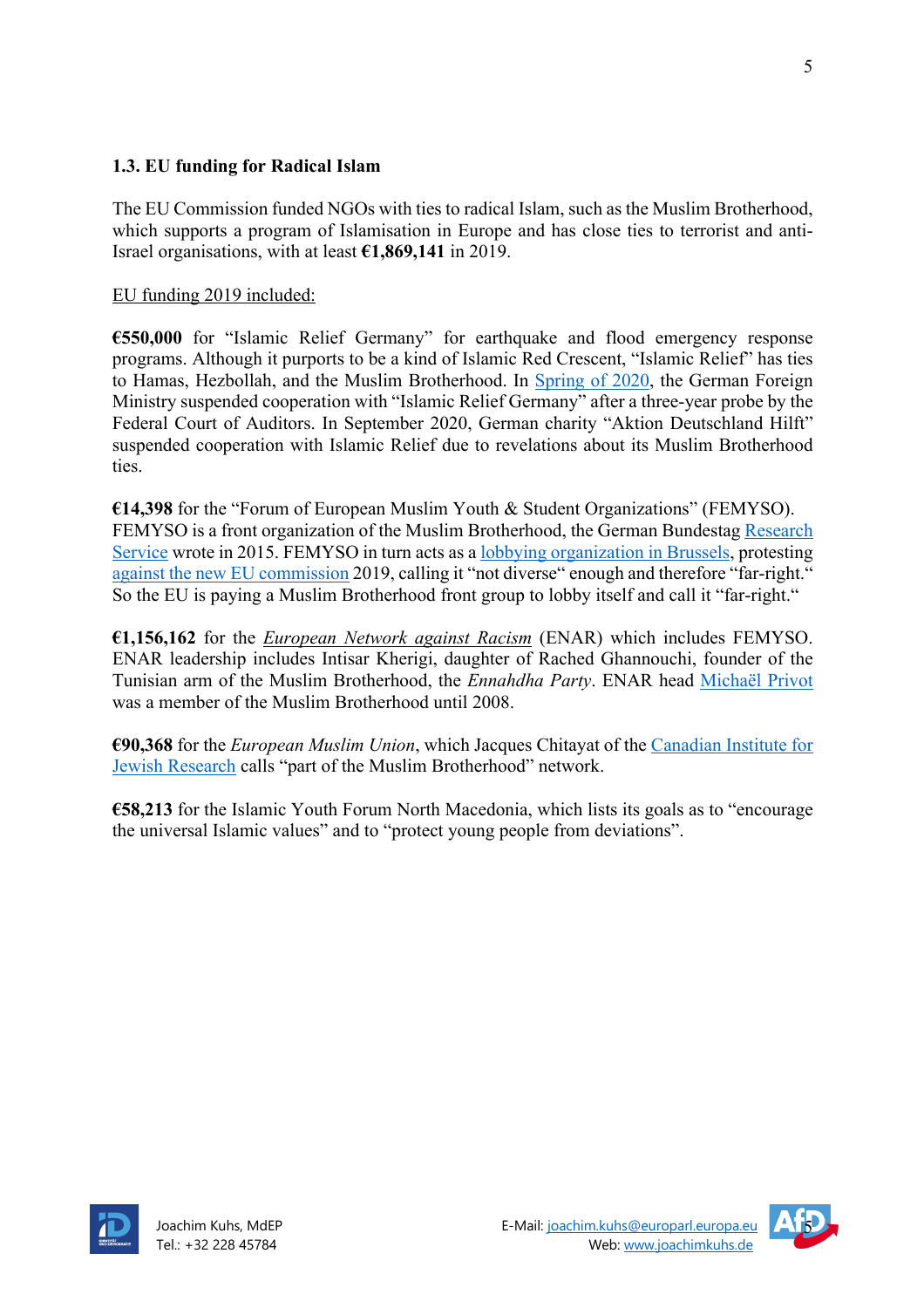## **2. Israel**

### **2.1. EU Funding for NGOs in the Palestine Authority with Ties to Terror and BDS**

According to the NGO Monitor report "Analysis of EU Funding to NGOs in 2019: Divisive Politics, Terror Links, and Antisemitism", at least 3 grants totalling **€5.8 million** involve Palestinian NGOs with ties to the *Popular Front for the Liberation of Palestine* (PFLP), an EU-designated terrorist group:

#### 2019 Grants

**€2,441,589** for *Defence for Children International-Palestine* (DCI-P) and *Ma'an Development Centre*, which have close personnel ties to the PFLP;

**€2,086,757** and **€611,368** for the *Society of St. Yves*, whose "head of advocacy" Raed Halabi was convicted for his activity in the PFLP terror organization;

**€648,000** for the *Red Crescent Society for the Gaza Strip*, which has close personnel ties and organizes events with the PFLP.

#### Ongoing Grants

**€296,600**/March 2018-February 2021 for *Al-Haq*, whose General Director Shawan Jabarin is associated with the PFLP.

**€261,914**/2018-2021 for the *Palestinian NGO Network* (PNGO), an umbrella framework with 142 NGO members based in Gaza and the West Bank, with ties to the PFLP.

**€3.7 million**/2017-2021 for the *Union of Agricultural Work Committees* (UAWC), the agricultural arm of the PFLP, which works to illegally annex territory by agriculture. The financial director of the UAWC, Samer Arbid, was arrested in 2019 for the bombing murder of 17-year-old Rina Shnerb at Ein Buven on Aug. 23, 2019.

## **2.2. EU Funding for NGOs that Interfere with Israeli Democracy**

According to the NGO Monitor report, "The EU supports highly politicized NGOs to influence Israeli public attitudes on the conflict, to lobby public officials, and to intervene in the legal system." At least 3 grants totaling €1 million "aim to directly to influence Israeli democracy":

**€299,988** for the *Association for Civil Rights in Israel* (ACRI), the *Human Rights Defenders Fund* (HRDF), and the *Movement for Freedom of Information* for the program "Democratizing Israeli Democracy: Accountable, Transparent, Inclusive and Participatory Governance and Respect for Human Rights in Israel."

**€298,514** for the *Association for Civil Rights in Israel* (ACRI) and *Kav Laoved* for the Project "Dignity in Work: Upholding Labour Rights for Palestinian Workers Employed in Israel."



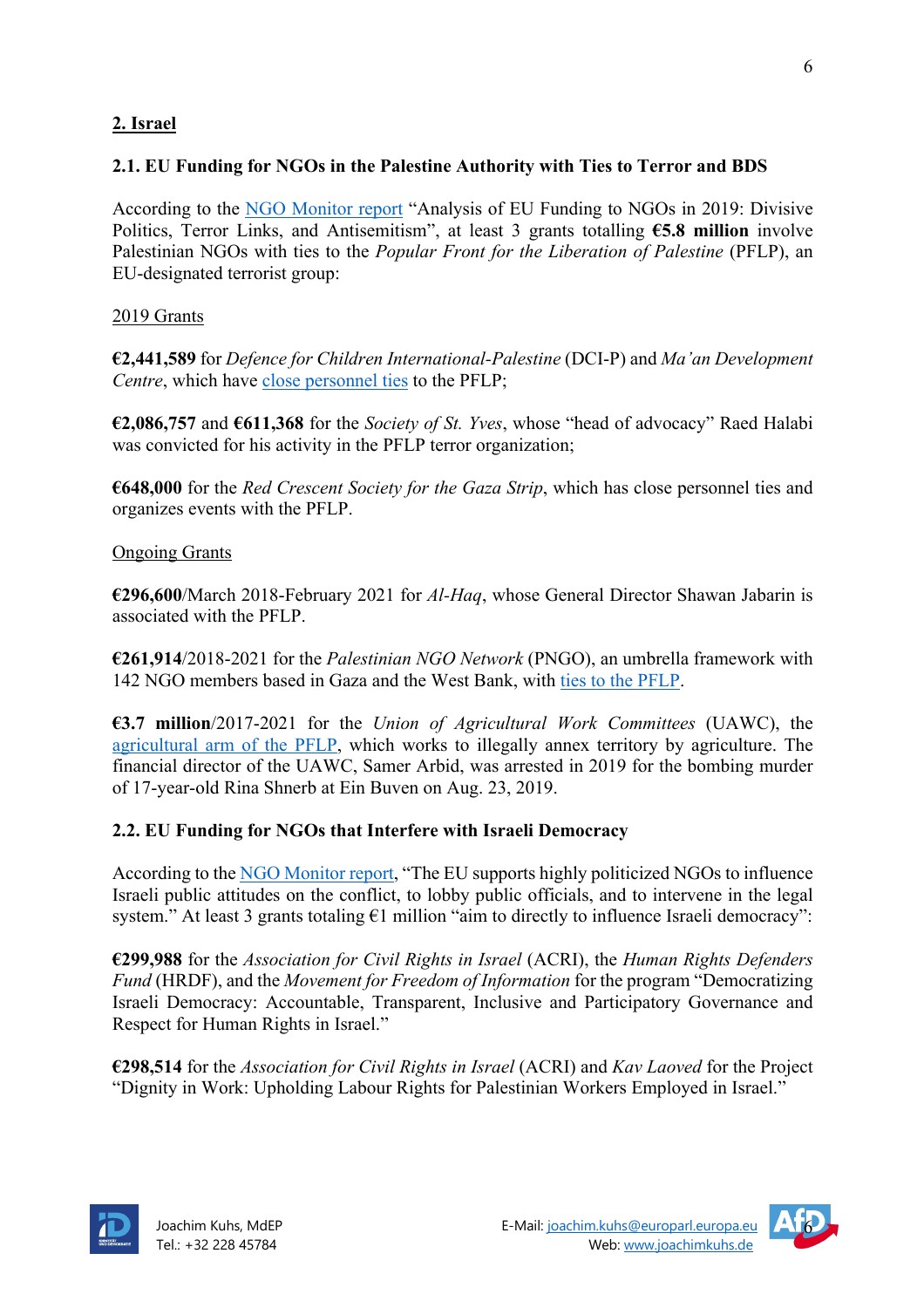In 2018-2020, the EU also provided ACRI with **€299,988** for "Eradicating Racism and Discrimination in Israel through Government Compliance with Decision 2254(ETP/16)."

#### **2.2.1. EU Funding for Lawfare against the Israeli Prime Minister**

Left-wing NGOs and prosecutors are waging a "lawfare" campaign against the democratically elected Israeli prime minister Benjamin Netanyahu, which US legal scholar Alan Dershowitz has called "the weaponization of criminal justice for political purposes". Among the lawfare NGOs seeking to undermine Israeli democracy with endless legal challenges is the *Association for Civil Rights in Israel* (ACRI).

#### **2.2.2. EU Funding for Violent Protests in Israel**

According to Likud MK and Chair of the Knesset Caucus on Combating *Delegitimization* & Anti-Semitism Ariel Kallner, the NGO *Human Rights Defenders Fund* (EU funding 2019: €299,988 with ACRI and MFI) provides legal counsel to "violent protesters demonstrating in front of the official residence of the Prime Minister of Israel."

According to conservative NGO *Im Tirtzu*, these protests are supported by *Ir Amim* (EU funding 2019: €299,977 with *Workers Advice Center*), *Physicians for Human Rights* (EU funding 2019: €680,277) and *Breaking the Silence* (EU funding 2019: €299,988 with *B'Tselem).*

#### **2.3. EU Funding for Left-Wing Israeli NGOs in Area C**

The EU Commission supports left-wing Israeli NGOs active in Area C of Judea and Samaria, which it refers to as the "Occupied Territories", which habitually criticize Israel and have been found to fabricate evidence, while ignoring problems with terror, violence, corruption, anti-Semitism and lack of democracy on the Palestinian side.

**€299,988** went to left-wing NGOs *B'Tselem* and *Breaking the Silence* for the project "A Symbiotic Relationship in the West Bank: Holding Israeli Authorities Accountable for Settler Violence." B'tselem and Breaking the Silence both support BDS, have been charged with fabricating evidence and seeking one-sided testimony to incriminate the Israeli Defense Forces.

On 17 March 2016, Israel's Channel 2 news aired an exposé showing activists from *Breaking the Silence* caught on camera trying to obtain sensitive information from veteran Israeli soldiers, including details of Israeli Defence Forces (IDF) military tactics, operations and special equipment. Former *Breaking the Silence* spokesman Dean Issacharoff is alleged to have fabricated testimony about physically abusing a Palestinian detainee.

Breaking the Silence was allowed to organize a photo exhibit in the EU Parliament in Brussels Feb. 25, 2019, portraying alleged "war crimes" by the Israeli Defense Force (IDF) and associating the IDF with mass murderer Baruch Goldstein. This exhibit was protested by conservative NGO Reservists on Duty, who called the IDF a "moral Army."

**€600,000** went to Molad – The Center for the Renewal of Israeli Democracy, which identifies itself as a left-wing think tank and opposed the Trump peace agreements, for a project called "Closing the Confidence Gap: Restoring the Viability of the Two State Solution." Molad



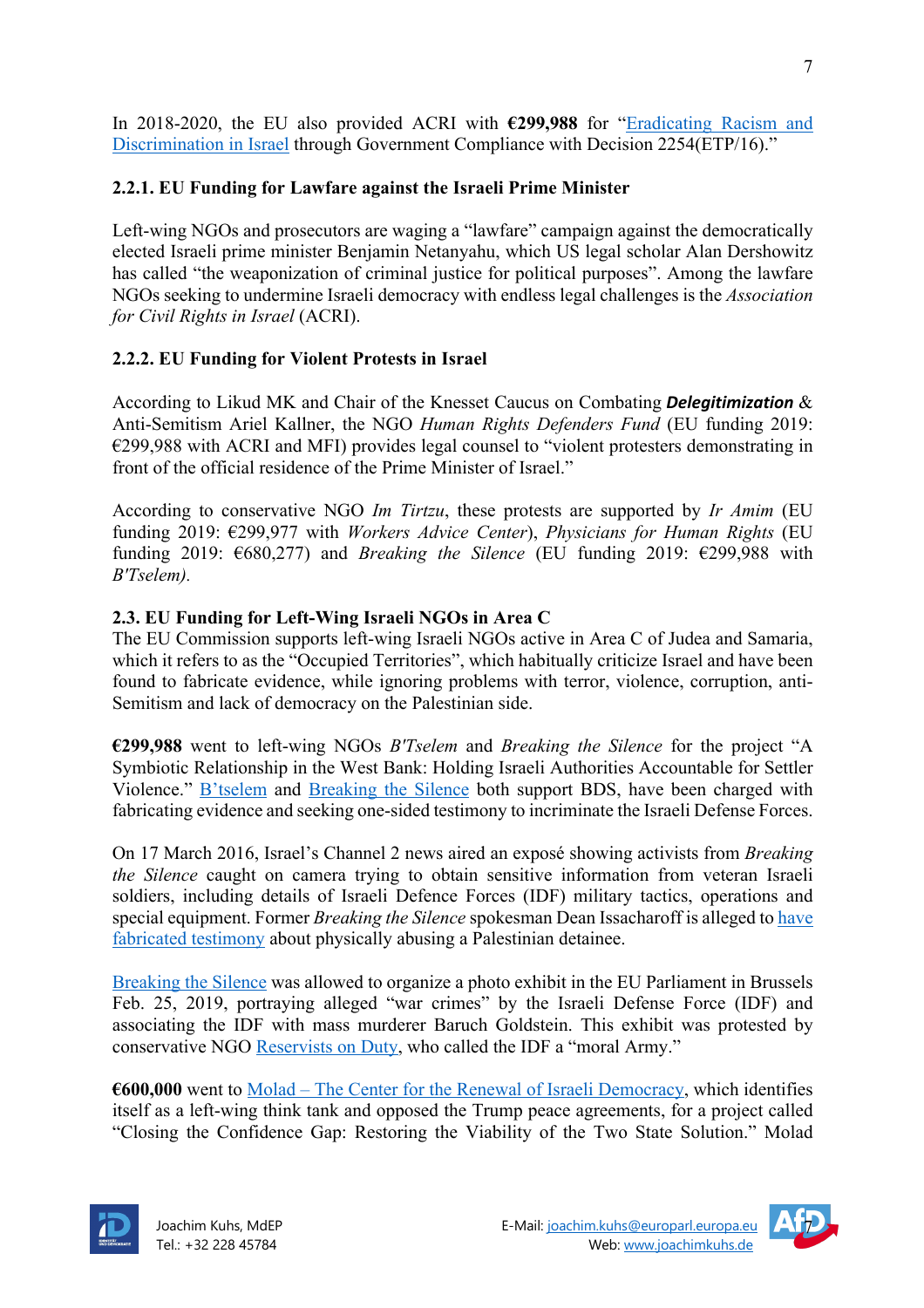actively opposes Israeli Prime Minister Benjamin Netanyahu and Israeli sovereignty in Area C. The EU does not fund conservative think tanks in Israel.

**€299,977** went to *Ir Amim* and *Workers Advice Center* for the project "Decision 3790: Maximising its Opportunities and Countering its Harmful Effects to Realise Socioeconomic Rights in East Jerusalem." Project Description: "To hold Israel as the occupying power accountable to respect, protect and fulfil the socioeconomic rights of the Palestinian population in East Jerusalem."

## **2.4. EU Funding for Illegal Settlements in Area C of Judea and Samaria**

The EU funds illegal building by the Palestinian Authority and local residents in Areas designated as under Israeli administration ("Area C") in the Oslo Accords 1995, as documented by the NGO *Regavim* in its report "EU Involvement in Illegal Building in Area C" 2018. The land grabs are organized by the EU-funded *Palestinian Authority* and supported by EUfinanced NGOs like the *UAWC* (agricultural land grabs) and the *Society of St. Yves* (lawfare).

On Oct. 19, 2019, EU representative in the PA Sven Kühn von Burgsdorff visited a PA school constructed illegally on Israeli territory with EU funding, on a trip sponsored by left-wing NGOs B'Tselem and Breaking the Silence, as the Jerusalem Post reported.

There is no transparency of EU funding of illegal PA building projects in Area C. "Electronic Intifada" writes of "\$2 million in EU Aid" demolished by Israel since 2015. In a 2016 publication "funded by the European Union", "Spatial Plans for Palestinian Communities in Area C of the West Bank", the PA writes of 116 settlements in Area C.

The EU must act immediately to end funding of illegal PA building and create complete transparency over all funding for illegal land grabs, which undermine the peace process and reward corruption, theft and obstruction.

## **2.5. EU Funding for UNRWA**

The EU funded the *United Nations Relief and Works Agency* (UNRWA) with a total of **US \$ 131,742,673** in 2019, according to the UNRWA website. UNRWA has close ties to the terrorist organizations Hamas and Fatah, and employs anti-Semitic schoolbooks in its schools, which have also been used to store rockets for Hamas. While it sounds like a neutral "UN" organisation, UNRWA in fact employs PA teachers and a PA curriculum, while neglecting or even denigrating the Israeli point of view.

In 2019, UNRWA Commissioner-General Pierre Krähenbühl and several other top executives had to resign in a massive corruption scandal. The EU is the largest contributor to UNRWA.

## **2.6. EU Funding for the PA**

The EU funded the Palestinian Authority (PA) with **€ 257,450,000** for the year 2019 from the program "PEGASE: Direct Financial Support to Recurrent Expenditures of the Palestinian Authority". According to the EU website, the EU provides a total of  $\epsilon$ 300,000,000 to Palestine, mainly through the "European Neighbourhood Instrument".



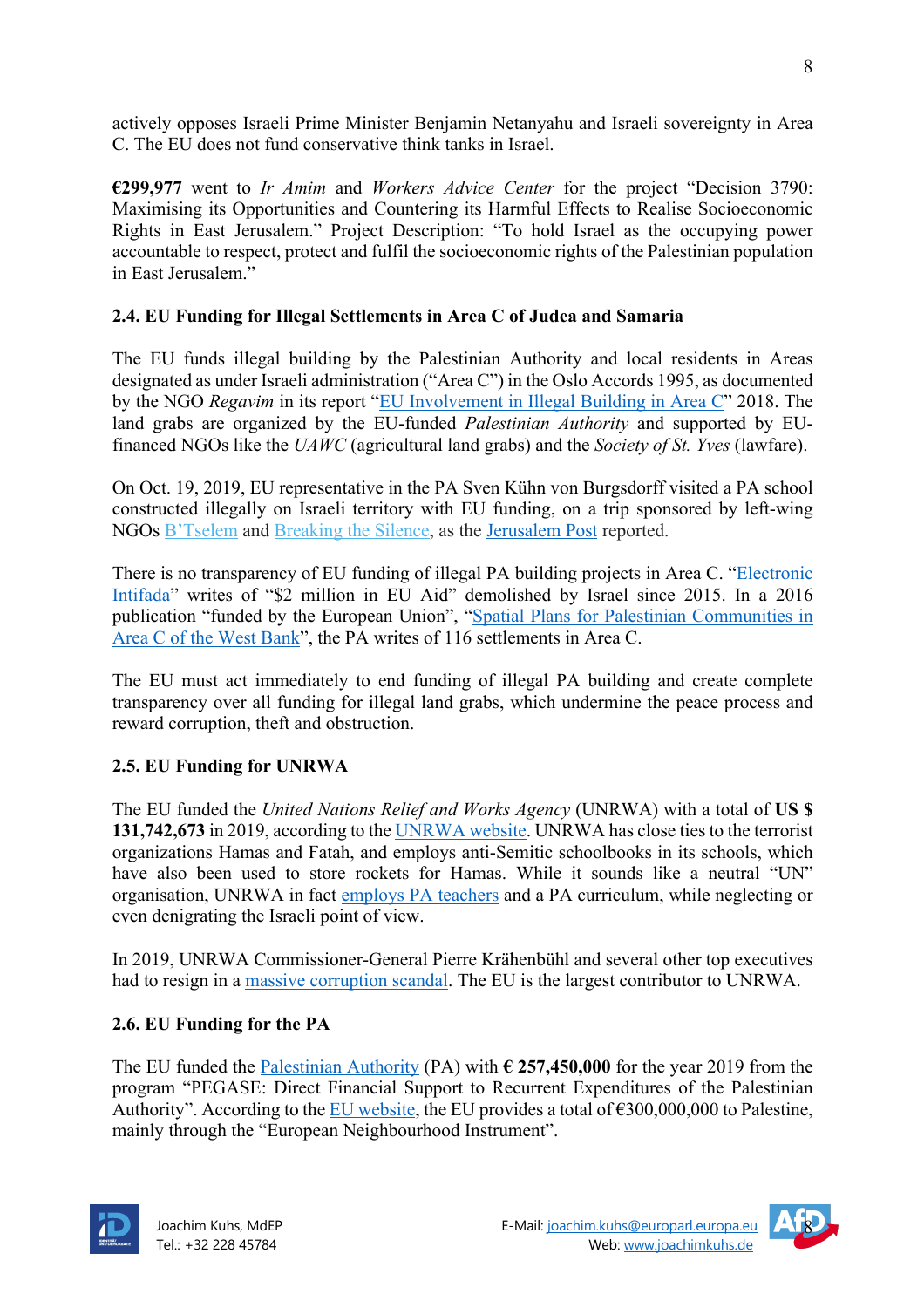The PA finances the families of killed and imprisoned terrorists with approx. \$300 million a year in so-called "Martyr's Pensions". As part of the "Pay-for-Slay" program, legislation enacted by the Palestinian Authority provides an automatic pension for life for anyone who murders a Jew, and for the family of anyone who murders a Jew.

The PA produces school books which glorify terrorists, reinforce anti-Semitic stereotypes and advocate for the eradication of the State of Israel.

The EU funding rewards a corrupt cadre of PA apparatchiks who have not conducted democratic elections since 2006, and provides no incentive to compromise, negotiate or otherwise seek peace with the Israeli side. In May 2018, PA President Mahmud Abbas held a speech before the Palestinian National Council, blaming Jews for the Holocaust, prompting calls for his resignation. Abbas remains PA President.

## **2.7. Funding for Palestinian Universities with Hamas Ties**

The *Islamic University of Gaza* (IUG) was founded 1978 by Hamas founder Ahmed Yassin. "During fighting with Israel in 2008, rockets and explosives fired at Israeli civilians were produced by Hamas at the university. ... In 2007 it was reported that sixteen of the university's lecturers and teachers were elected Hamas members of the Palestinian legislature." Former Jerusalem bureau chief of the New York Times Steven Erlanger described the Islamic University of Gaza as "one of the prime means for Hamas to convert Palestinians to its Islamist cause." According to the Israeli Defence Force, the IUD was also used as a rocket factory in 2014, which was disabled with an air strike Aug. 2, 2014.

As Professor Cory Nelson of the University of Illinois writes in "Not in Kansas Anymore: Academic Freedom in Palestinian Universities": "A widespread trend in the West has been to treat Palestinian universities— including An-Najah, Birzeit, and Islamic University of Gaza as institutions comparable to our own," Arutz Sheva reports. However, "IUG is not simply politicized; it is militarized; its mission is indoctrination … An-Najah and Birzeit (Universities), on the other hand, are deeply fraught and compromised, politicized so thoroughly as to make their difference from Western standards one of character and kind, not degree. All three institutions are among those Palestinian universities that create socially, politically, and conceptually coercive environments in which academic freedom as we know it cannot thrive."

## **EU Funding 2019 for Hamas-linked Universities**

| €490,612 | Islamic University of Gaza   |
|----------|------------------------------|
| €168,527 | Birzeit University, Ramallah |
| €320,890 | An-Najah National University |
| €980,029 |                              |



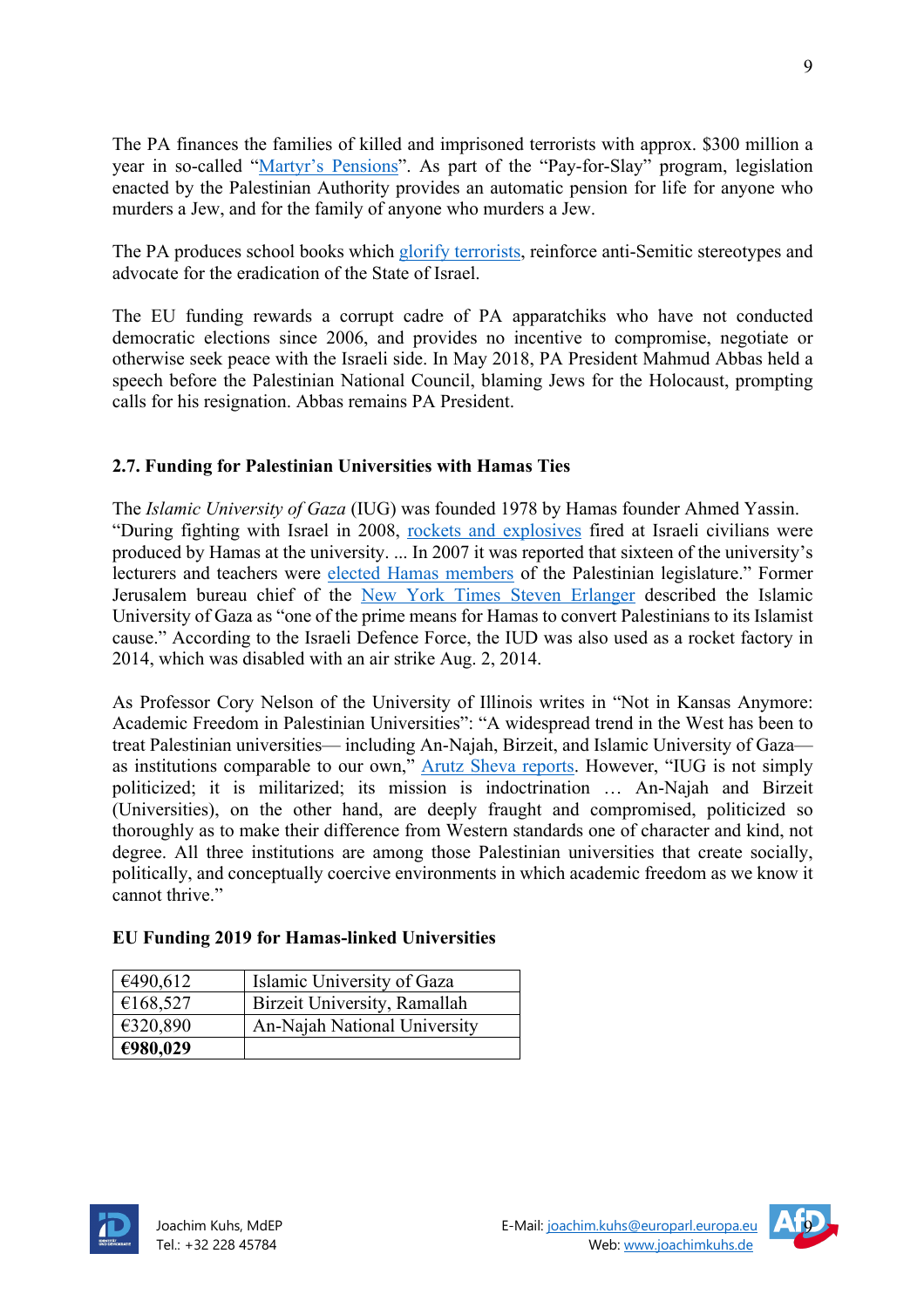## **3. Balkans**

## **3.1. North Macedonia**

The EU has interfered severely in North Macedonian politics, often in coordination with leftwing NGOs like the Open Society Foundations (OSF). *Foundation Open Society Macedonia*  received  $\epsilon$ 1,225,528 from the EU in 2019 for the project "Stay @ School – Action for Inclusion of Roma in Primary Education" and €199,998 for the project "Access to Justice for the Most Marginalized".

The *Civil Organization Institute for Human Rights Skopje* received €66,043 for the Project "Human Rights for All". The media project *Metamorphosis* received 997,394 € in 2019 for "Increasing Civic Engagement in the Digital Agenda". *Reactor - Research in Action* received €1,241,535 for the project "Furthering Gender Equality through the EU Accession Process." *Margins Skopje* received €140,000 for the project "Access to Justice for Marginalised Communities". €12,002 went to the *Youth Alliance Krusevo* for the project "Capacity Building: Exploring the Role of Youth in Reconciliation and Peacebuilding."

| €1,225,528 | Foundation Open Society Macedonia         |  |
|------------|-------------------------------------------|--|
| €199,998   | Foundation Open Society Macedonia         |  |
| €997,394   | Metamorphosis                             |  |
| €77,690    | Step by Step                              |  |
| €139,197   | Macedonian Young Lawyers Association      |  |
| €53,998    | Helsinki Committee                        |  |
| €1,241,535 | Reactor - Research in Action              |  |
| € 29,795   | Youth Cultural Center Bitola              |  |
| €140,000   | Coalition Sexual and Health Rights        |  |
|            | Marginalized Communities - Margins Skopje |  |
| €12,002    | Youth Alliance - Krusevo                  |  |
| €4,117,137 |                                           |  |

**€58,213** went to the *Islamic Youth Forum North Macedonia*, which lists its goals as to "encourage the universal Islamic values" and to "protect young people from deviations".

## **3.2. Kosovo**

The same pattern can be observed in Kosovo, Serbia, Albania and the rest of the Balkans, where the EU funds "civil society" NGOs with close ties to the Open Society Foundations, such as the *Balkan Investigative Reporting Network* BIRN, which received €397,204 for "Solidifying the Resilience of Kosovo's Current and Future Journalists" 2019. Almost a million Euros are shared between *Metamorphosis* North Macedonia (997,394 €) and *Open Data Kosovo*, *Center for Research Transparency and Accountability* Serbia (CRTA) and NGOs in Estonia, Albania and Montenegro for the project "Increasing Civic Engagement in the Digital Agenda". Over a million Euros were shared between *Reactor* North Macedonia *(*€1,241,535), the *Kosovo Women's Network* and NGOs in Albania, Montenegro, Bosnia & Hercegovina and Sweden for the project "Furthering Gender Equality through the EU Accession Process."



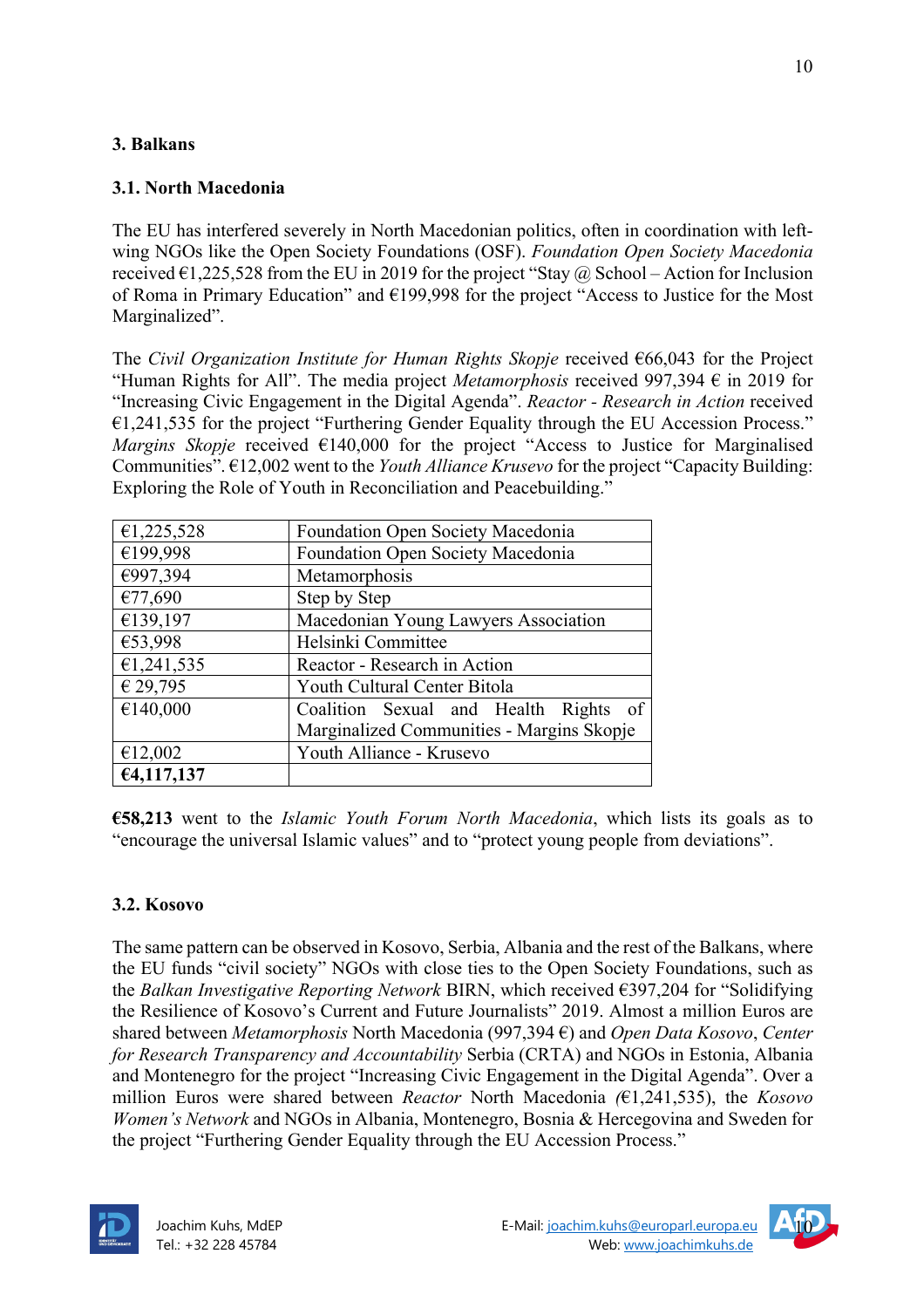#### **4. China**

The People's Republic of China (PRC) has become one of the world's most powerful countries. The Chinese Communist Party (CCP) dominates all aspects of life in it, and is responsible for numerous grave human rights abuses: The oppression of Tibet, the Uighurs and Hong Kong, by far the largest number of executions in the world, the suppression of Christians, Falun Gong, Muslims and Tibetan Buddhism, the suppression of free speech, free press, free internet and political opposition since Tiananmen Square.

The CCP has embarked on an ambitious project of global expansion and military build-up, currently threatening the Republic of Taiwan with invasion, and seeking to delegitimize and boycott Taiwan. The CCP is conducting a global campaign of infiltration and espionage, to infiltrate Western media and institutions and use its economic power to silence criticism. The US Director of National Intelligence John Ratcliffe has concluded the PRC interfered with the 2020 US Presidential elections.

Nonetheless, the EU Commission sponsored **€148,160,369** worth of programs involving China in 2019, including at least **€3,258,740** of taxpayer Euros going directly to Chinese institutions and organisations.

This includes programs costing  $E11,602,749$  associated with the Wuhan Institute of Virology, which has been cited as being at least partially responsible for the outbreak of the Corona pandemic; **€88,436** went directly to the Wuhan Institute of Virology, which has been alleged to have ties to the bioweapons program of the People's Liberation Army (PLA).

 $€18,774,652$  went to programs involving Tsinghua University, the elite cadre school of the CCP, of which at least **€223,124** went directly to Tsinghua University.

Unlike EU projects in Israel, Italy or Hungary, for example, there is no record of projects in China that are critical of the government, which speak up for human rights, against oppression of minorities, or against "propaganda" and "hate speech".



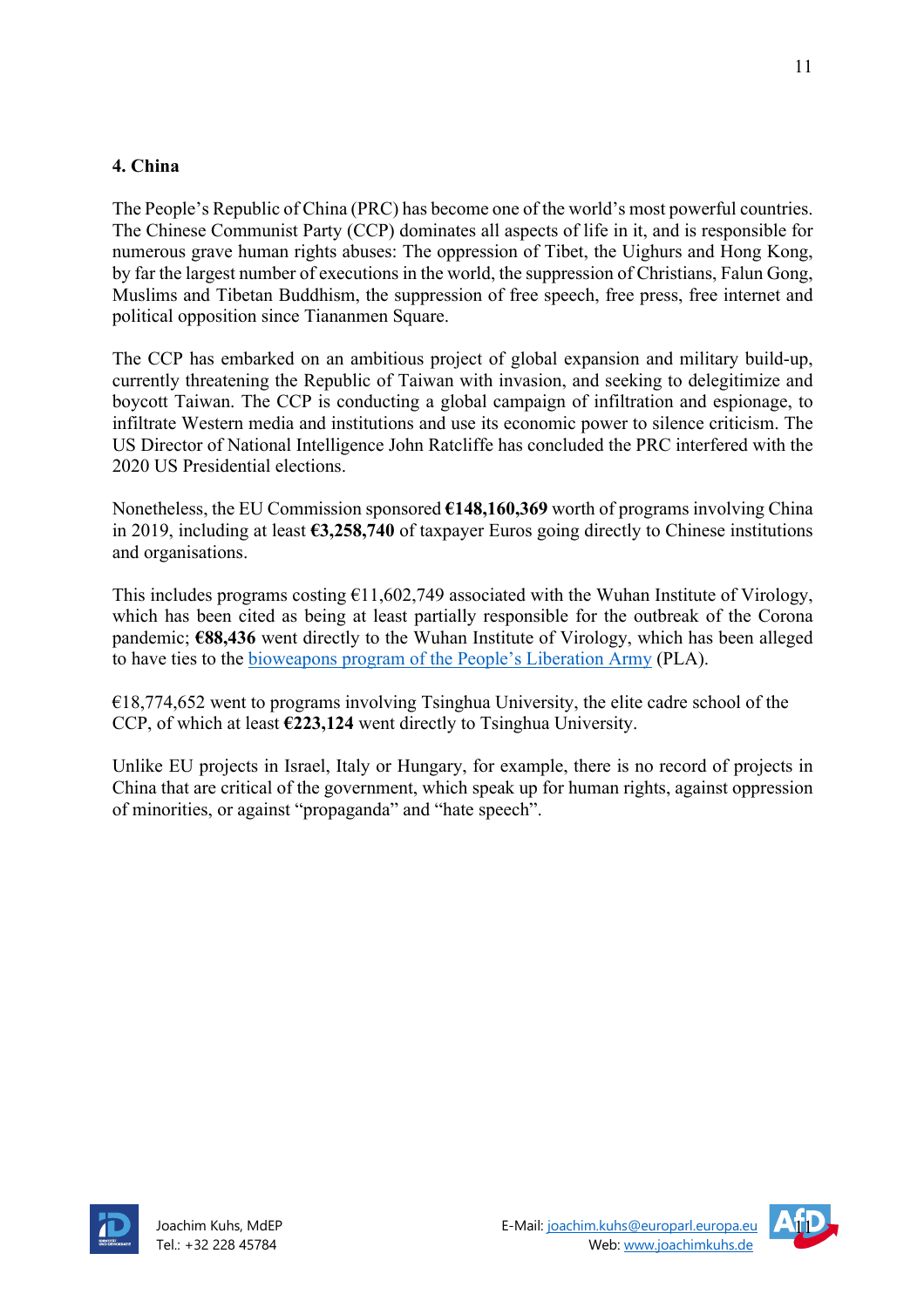### **5. Iran, Cuba, Venezuela**

As in the case of China, there is no record of EU projects in the dictatorships of Cuba, Venezuela and Iran that speak up for human rights, against oppression of minorities, or against "propaganda" and "hate speech". Programs in these countries must be approved by the government and ruling party.

*EU Commission Funding for Government-Compliant Programs in Dictatorships*

| €6,399,873 | Cuba      |
|------------|-----------|
| €2,197,679 | Iran      |
| €3,144,539 | Venezuela |

## **5.1. Iran**

On Nov. 15, 2019 protests against the Islamic regime broke out across the nation. On Nov. 16- 18, these protests were brutally struck down by regime forces, killing approx. 1500 mostly young people, as three government officials confirmed to Reuters. Iran Human Rights Monitor released the names of 700 dead. It was perhaps the worst crime of the Iranian regime ever, far worse that the suppression of the Green Revolution 2009, when 72 people were killed.

The EU installed the trade mechanism INSTEX 2019 to circumvent US sanctions and allow EU companies to trade with murderous regime.

## **5.2. Cuba**

On Sept. 3, 2019, EU High Representative of Foreign Affairs Federica Mogherini – a former member of the Youth League of the Italian Communist Party – met with Cuban foreign minister Bruno Rodriguez and promised to almost triple EU taxpayer funding for the Cuban dictatorship, from €50 million to €140 million. The EU-Cuban Cooperation Agreement 2016 had "intensified relationships and created numerous opportunities for cooperation", Mogherini said. She called the EU the largest investor in Cuba, and its biggest trading partner.

Following the meeting, there was a wave of 481extrajudicial arrests of opposition activists in Cuba, as the Cuban Human Rights Observatory reported. There are currently over 100 political prisoners in Cuba, the Observatory reports.

## **5.3. Venezuela**

On January 23, 2019, Juan Guaido was sworn in as President of Venezuela and recognized by the EU, but not by his predecessor, dictator Nicolas Maduro. In the clashes that ensued, approx. 4.5 million refugees fled Venezuela. At a donor's conference on Oct. 30, 2019, the EU and its member nations pledged  $6320$  million in humanitarian aid. Only  $7.9\%$  of Venezuelans reported receiving foreign aid.